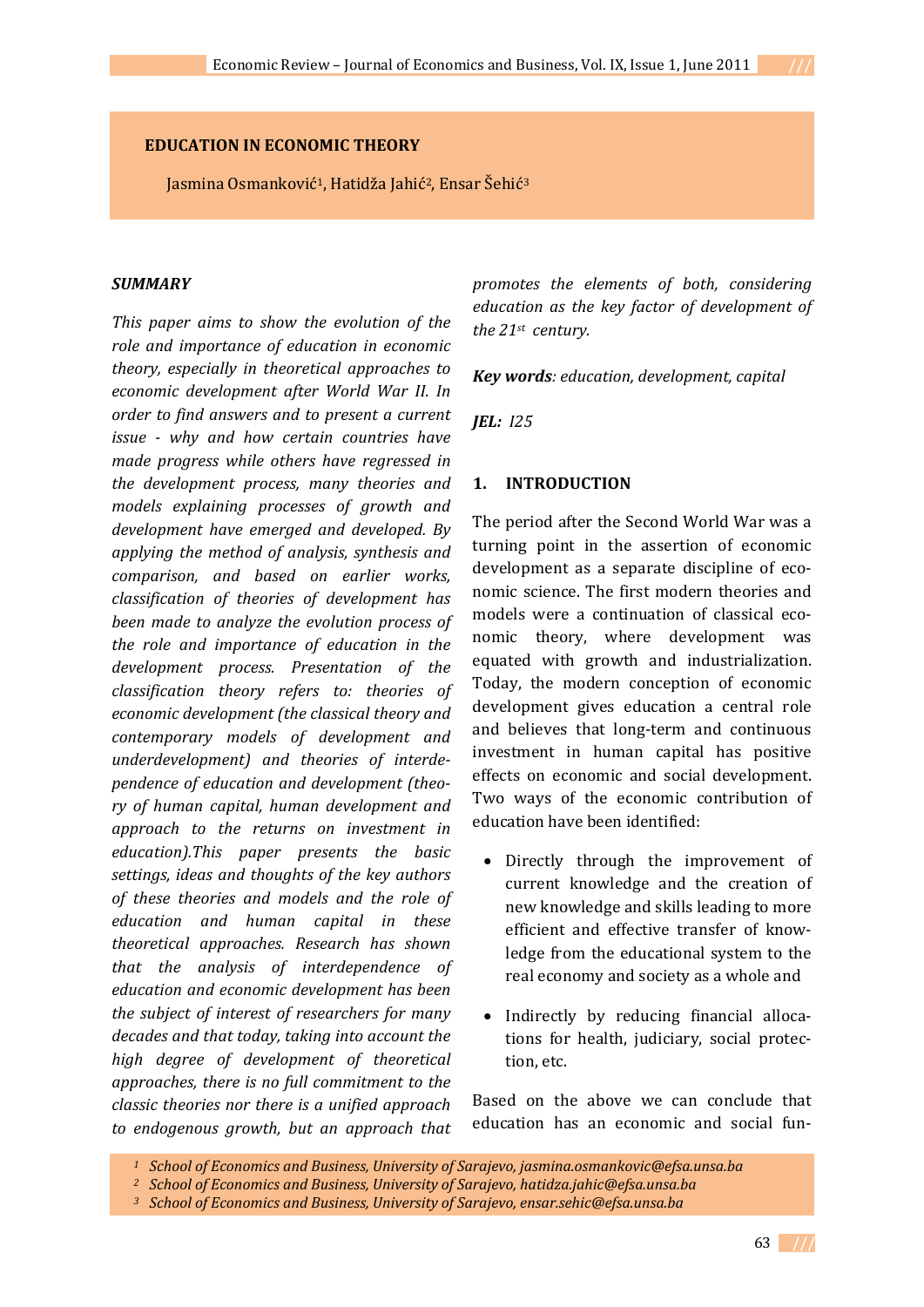ction. The economic function of education refers to the contribution to economic and social development, and the overall well-being of individuals, while social function is related to creating and maintaining social relations, promotion of social values and individual freedom in society.

The aim of this work is to provide an overview of evolution of the role and importance of education in economic theory, and to analyze the central role of education in the development process today. The role and importance of education will be presented through the theories of economic develop‐ ment and theories of interdependence of education and development.

## **2. EDUCATION IN ECONOMIC THEORY**

Theoretical approaches to the study of development of economics are usually divided into: the theories of economic development (classical theory and contemporary models of development and underdevelopment) and theories of interdependence of education and development (human capital theory, theories of human development and approach to the returns on investment in education).

The classification was made based on the methodology in the following works: Hoff & Stiglitz (1999), Todaro & Smith (2006) and Osmanković & Nikolajev (2010).

Figure 1 shows the classification of theoretical approaches in the study of the role of education in economic development. Theories of economic development have been presen‐ ted through: the classical theory of economic development and contemporary models of development and underdevelop‐ment, while the theories of interdependence of education and development presented by the theory of human capital, approach to human development and approach to the returns on investment in education. The above division is considered to be relevant and is used for the purposes of this research.

## **2.1. Classical theory of economic development**

In the first approach to the classical theories of economic development, growth and deve‐ lopment were synonymous, and achieving high economic growth rates also meant economic development.

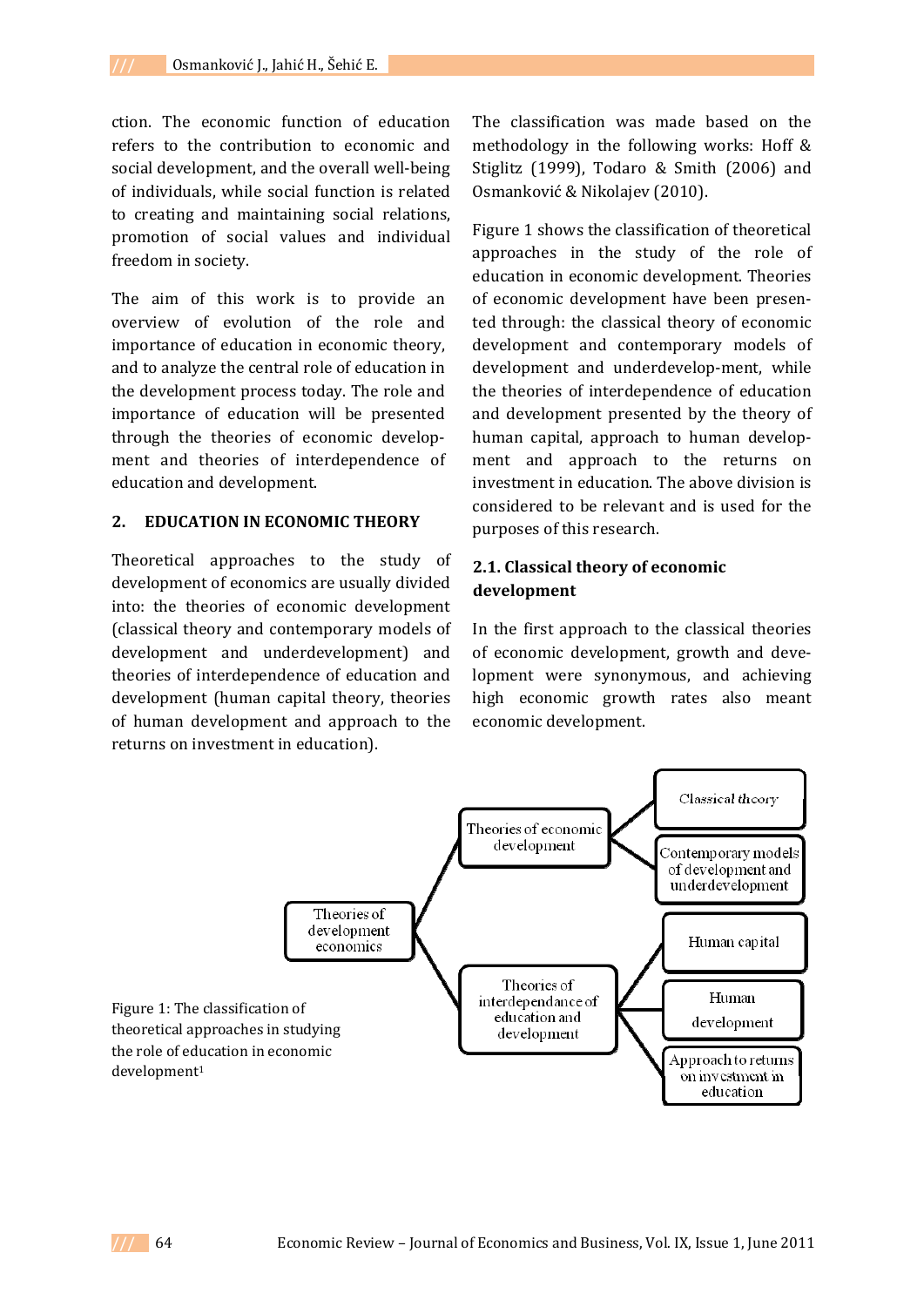However, the development is in contrast to the growth multidimensional process and not solely an economic phenomenon. Particular attention from the very beginning of development of economic theory was given to the role of education, but only from the beginning of the theory of human capital, education was perceived as a development resource. Adam Smith was the first development economists who paid particular attention to education and its position in the socio‐political establishment. Since we are talking about a time when development and growth were synonymous, the question of identifying the factors of economic growth was raised. Some of the factors of economic growth are listed below (Samuelson & Nordhaus, 2007:558):

- Human resources (labor supply, educa‐ tion, discipline, motivation),
- Natural resources (land, minerals, fuels, environmental quality),
- Accumulation of capital (machines, factories, roads) and
- Technology (science, engineering, management, entrepreneurship).

In the study of classical theories of economic development, four approaches have been differentiated. Those are: Linear stages of growth model, Theories and Patterns of structural change, International‐dependence revolution and Neoclassical, free market counterrevolution. Depending on the domi‐ nant approach to development, ways of defining and measuring development and the importance of individual institutions in the theoretical approaches to the study of economic development have changed. Osmanković & Nikolajev (2010:22–51) explain the evolution of theoretical frame‐ work for studying development through the

development decades of the United Nations as follows:

- Development Decade of the 1950s (industrialization is the driving force of economic development and growth, the industrial sector should have a decisive role in relation to the agricultural sector). Key theories are: Big‐push theory, Theory of balanced and unbalanced development and Theory of linear growth stages.
- Development Decade of the 1960s (kept in the center of attention GNP and the importance of industry in relation to agriculture, but on the other hand established the concepts which were based on dualism). Theories and Patterns of structural change were key theories (The Lewis two‐sector model and Chenery's Patterns of development).
- Development Decade of the 1970s (the primary development goal should be to increase employment opportunities as well as improving living standards and welfare of all social groups). A significant contribution was given by organizations such as ILO and WB, while the dominant theoretical approach was based on International‐dependence revolution.
- Development Decade of the 1980s (orientation towards the outside, through the encouragement of exports and industrialization, strengthening the role of markets and minimizing the role of government in order to achieve competitiveness in developing countries). 2 This decade marked the neoclassical theory and the New growth theory or Endogenous growth.
- Development Decade of the 1990s (active state role in economic development planning). Dominant approaches were: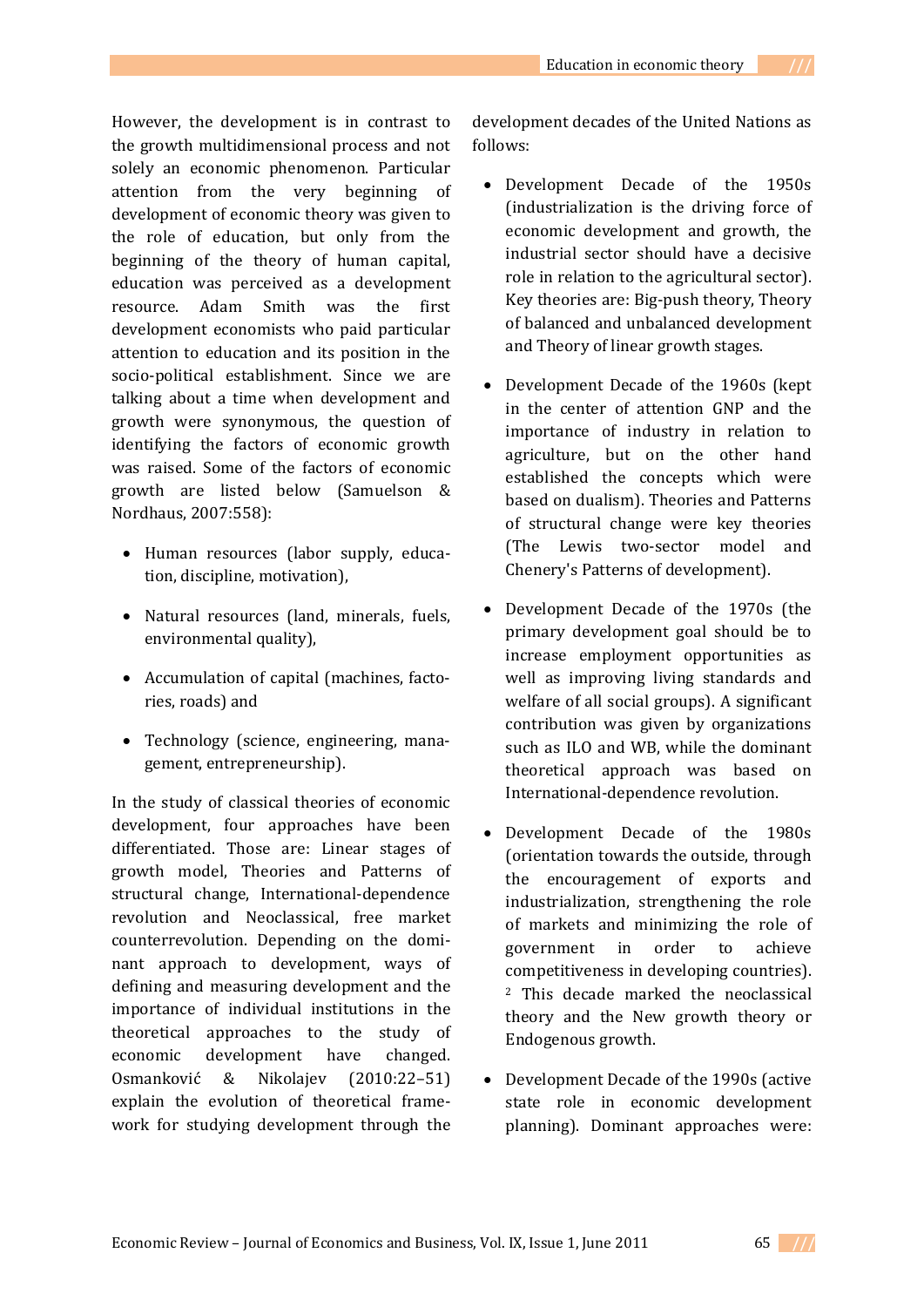theory of sustainable development, competitive theories of development and Complete development framework.

• Development Decade of the  $21<sup>st</sup>$  century (focus on improving the previous con‐ cepts). Millennium Development Goals that promote the need for investment in human capital (education and health) are of particular importance.

*Linear stages of growth model* have appeared during the 1950s and 1960s, when the field of macroeconomics and the analysis of economic growth was getting back to relevance. These theories were explaining the development process as a series of successive phases of economic growth through which all countries must pass. Savings, investment, and foreign assistance are needed to advance in this process. Thus, the development was syno‐ nymous with economic growth. Rostow Stages of Growth and Harrod - Domar Model are the most famous representatives of this approach. To invest in the economy, it was necessary to stimulate savings in order to have greater capital accumulation, which led to further increase of GDP. GDP growth would again lead to higher savings and thus the development process continued.

*Theories and Patterns of structural change* is an approach that developed parallel with the theory of International‐dependence revolu‐ tion in the 1970s. This approach is using modern economic theory and statistical analysis in an attempt to explain the development process of each country. Arthur Lewis two – sector model and Chenery's Patterns of development are well known representatives of these theories.

*Arthur Lewis two – sector model* explains the transfer of labor between the two sectors in the economy. Lewis in this model assumes a surplus of labor in the traditional (agri-

cultural) sector, which is transferred (without loss) in the modern (urban) sector.<sup>3</sup> The key to economic growth in Lewis model is the modernization of traditional sector, which then leads to the growth of modern sector, and ultimately restructuring the economy. Savings and higher savings rate in this model are seen as the most important drivers of economic growth. According to Boyd (2007), Lewis has identified three main areas of the causes of economic growth: economic activity ‐ the desire to put an effort in order to increase the effect of efforts or invested resources, increasing knowledge and raising capital.

*Hollis B. Chenery's Patterns of development* explain the development process as a flow that is very similar in most countries. Given that the growth patterns of other approaches in the classical theory of economic development (approach which is related to the structural changes), economists here emphasize the need for changes in the economic structure of the country or transition from traditional to modern economic system. Models that are preceded Chenery's Patterns of development have not taken into account the fact that each economy is a part of the international system that can both positively and negatively affect economic growth, which was also considered as improvement in economic theory and, at the same time, Chenery's contribution to economic science.

*Internationaldependence revolution theory* can be considered as a spin-off of Marxist theory and its basic ideas are still promoted by the supporters of the globalist movement. One of the earliest supporters of the theory was Raul Prebisch who has introduced the idea of relations center - periphery. When we talk about the theory of dependence in the context of rich and poor countries and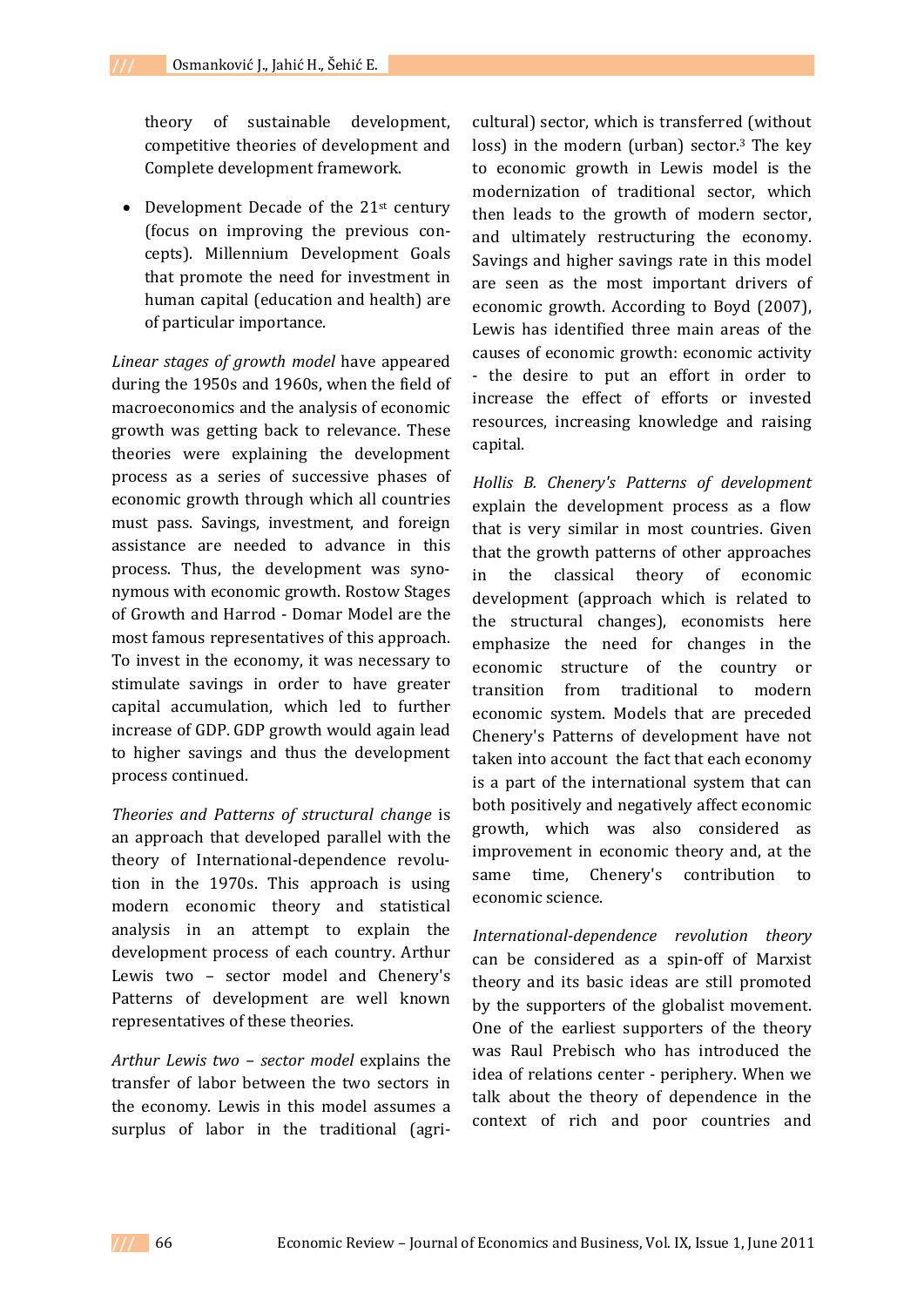regions, we cannot resist thinking that actually, in the context of education, young people who leave developing countries in order to complete a certain level of education in developed countries acquire the skills that are not applicable in the countries they come from, and are thus forced to remain in the (developed) countries on the one hand, while on the other, the gap between the two groups of countries increases.

International‐dependence revolution theory is considered one of the most controversial schools of development economics today. Prebisch challenged the neoclassical theory, saying that the centers specialize in the production of industrial goods, while the periphery is engaged in the production of primary goods. It dismissed the argument that the international division of labor brings benefits to all parties involved (Herath, 2008:821). If this is applied to relations at the global level, we can say that the dependency is based on the international division of labor that allows a high degree of industrial development in some countries, while at the same time industrial development is limited in a number of other countries and is under the control of the world's centers of power.

*The fourth approach* or *Neoclassical, free market counterrevolution* in the study of the classical theory of economic growth appeared during the 1980s, stressing the advantages of the developed countries, macroeconomic policies, the need to increase the efficiency of public enterprises through privatization, etc. In the case of developing countries, this approach calls for free markets, the elimination of state intervention in economic policy and state ownership, financial and trade liberalization, etc. The absence of state interference in the functioning of markets and the establishment of private property rights are a key to development in this approach. 4

*The Solow Model*5 is an extended version of Harrod - Domar growth model with labor as an additional factor, and a third independent variable - technology. The model was first introduced in 1956.6 Long ‐ term development is explained by technological progress in the Solow model and the residual amount is called the Solow residual. Solow and other theorists of growth have exogenously determined the level of residuals. The existence of residuals confirmed the link between economic growth and education, where the growth of total output, or production is a result of progress in knowledge, i.e. the employed labor force in the economy. As well as in the Harrod ‐ Domar Model, capital ratio in the Solow neoclassical growth model was fixed, and there is decrease of returns on labor force and capital, and constant return to both factors together.7 Output growth will lead to an increase in the quantity and quality of the workforce (through population growth and education), increasing capital (through savings and investment) and improving technology.8 Solow's approach in explaining differences in levels of development using the residual became the basis for all further research in economic science.

## **2.2. Contemporary models of development and underdevelopment**

After the development theorists have seen the poor results of classical theory of economic development in explaining the development process, new trends in development theory in the form of new theories or theories of endogenous growth appeared. However, unlike Solow growth model, endogenous growth models were explaining technological progress as an endogenous result of public and private investment in human capital and knowledge ‐ intensive industries, stressing the need for this type of investment.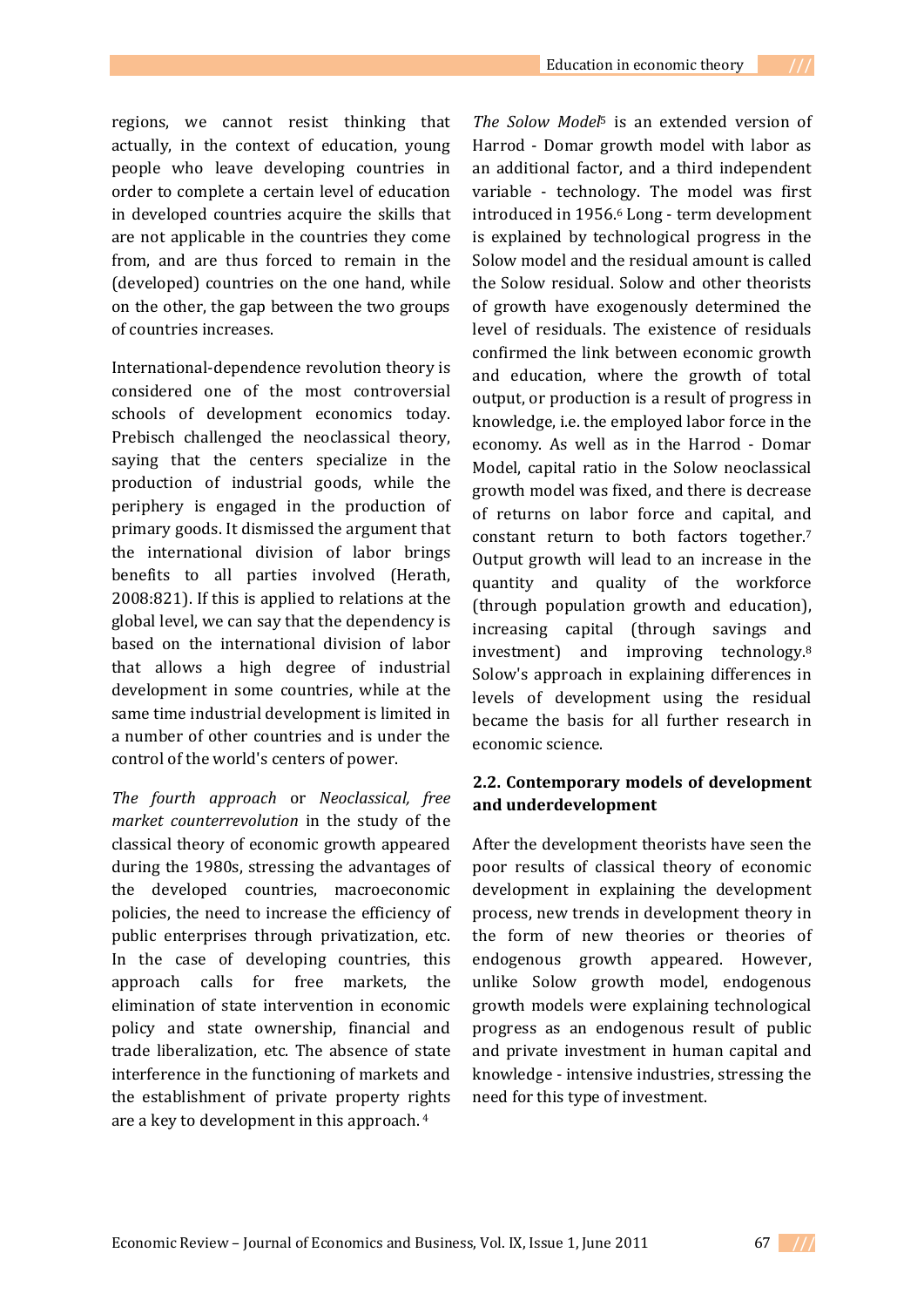

Figure 2: Framework of endogenous development

*Source: McMahon, W. (2002) Education and development, Measuring the Social Benefits, Oxford University Press, New York, pg. 11.*

Figure 2 shows the framework of endogenous growth illustrating all elements of the socio‐ economic development of endogenous growth, which economists believed impacts growth process. Some of the most important elements are: population and health, edu‐ cation, poverty, inequality, etc. Endoge‐nous models are also promoting active role of the state, including the role of government in education. The most important models of endogenous growth are: Romer's Endogenous Growth Model, Romer's model, Coordination failures, The Big  $-$  push theory and  $0 -$  Ring theory.

*Romer's endogenous growth model*9 explains spillover or technological spillovers that may arise in the process of industrialization

of society and is considered one of the basic endogenous growth models.10 Romer believes that the development process begins in the interior of the system, state or in enterprise. It is the overflow or spillover of knowledge cited as the most significant social benefit of investment in education. Romer adopts Arrow's hypotheses (Arrow, 1962) *learning by doing* and in the context of spillover observation adds hypothesis on knowledge spillover. Knowledge spillover implies that simultaneously with the emergence of new knowledge, it becomes widely available. The idea of equal distribution and spillover of knowledge is now considered one of the main disadvantages of Romer's model. We can see that by the emergence of theories and models of endogenous growth, human capital gains importance and investment in human capital becomes a part of the development process.

*Coordination failures* is a model that explains the underdevelopment as a failure in coordination. Error in coordination is a situation where the inability of agents/ commercial sector to coordinate their behavior (choices)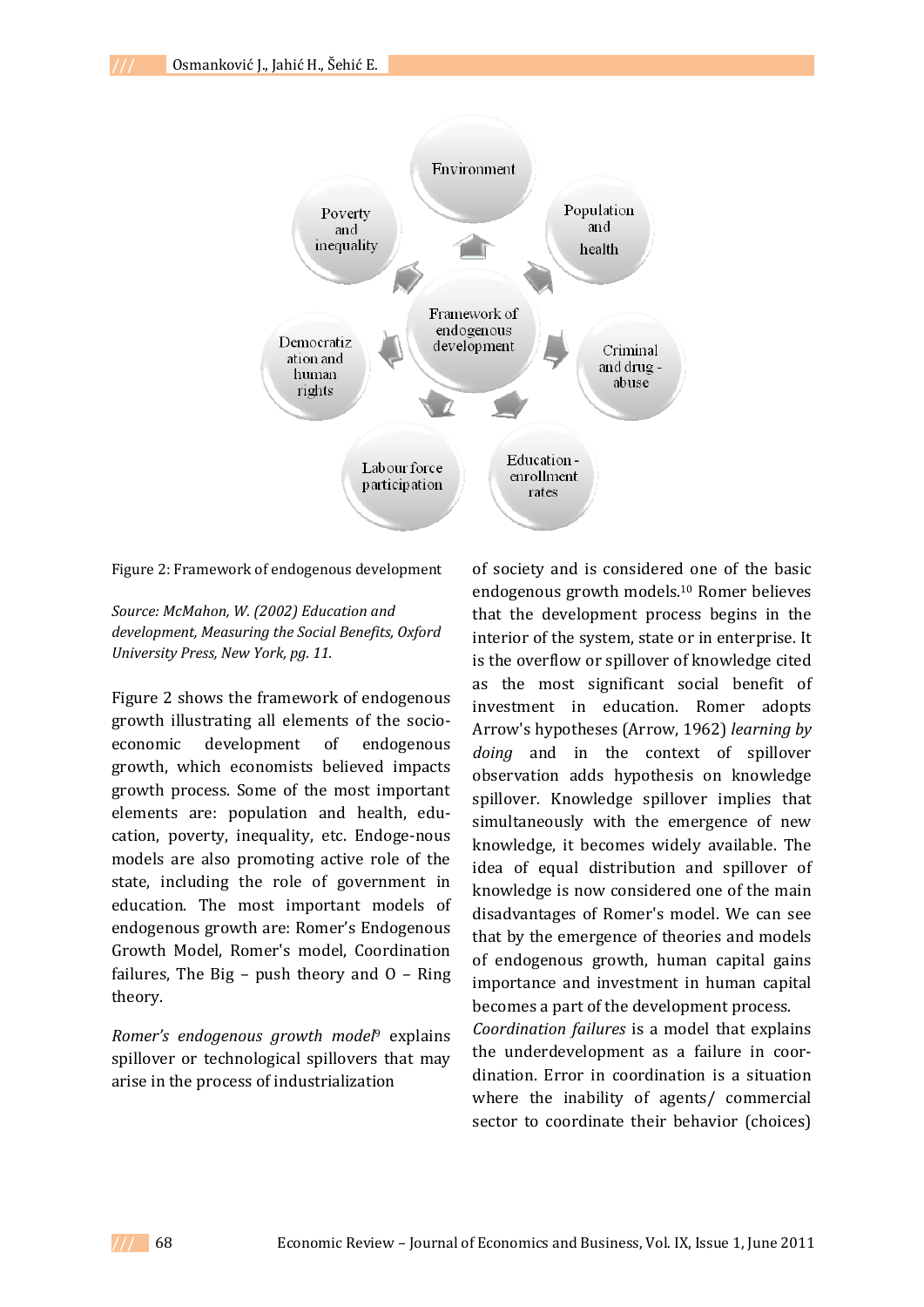leads to the results (equilibrium) that leaves all parties in a worse situation than the alternative situation, which is also an equilibrium (Todaro and Smith, 2006:136). Approach advocates a significant role for the state, especially in investing in the education process of workers for employment, and providing the knowledge they need at the labor market. The need for coordination of the labor market (supply and demand) can be

In many cases, the presence of comple‐ mentarity creates the classic problem of "chicken and egg." What was first created, knowledge or the demand for skills? Often the answer is that complementary investment must come at the same time, through coordination. This is usually the case given that there is a delay between investments and realizing returns on investment (Adsera and Ray, 1998). The need for coordination and complementarity is also reflected in the fact that returns on certain investments depend on the investments of others.

explained by this approach.

*Kramer's O – Ring theory* from 199311 contained the basic idea that is related to the idea that manufacturing process requires that the majority of activities are done together, coordinated in order to achieve better per‐ formance. He believes that if there is a sufficiently high level of complementarity, equilibrium can be achieved at different levels of human capital. If this would have applied to the case of complementarity of labor market policy and education policy, then from the Kramer's standpoint we can say that if the policies of these two sectors are sufficiently complementary, then the economy /country may reach equilibrium at different levels and at different levels of unemployment or productivity.

Evaluating the classical theories of economic development leads to the conclusion that first theories promoted primarily growth and stable macroeconomic environment as the central economic goals. Theories and models of endogenous growth have begun to emp‐ hasize the need for investment in human resources as the basis of the development process, which is kept in our contemporary approaches to the study of development process.

# **2.3. Theoretical framework of interdependence: education vs. development**

The capacity of the workforce determines the country's abilities to generate growth and wealth. In the literature dealing with the theories of economic development in the second half of the 20<sup>th</sup> century, the change of focus from the accumulation of physical capital to the need for investment in human capital is visible. This indicated the impor‐ tance of education and various forms of training (additional training, etc.) as a precon‐ dition for growth and the problems that they faced then, the economy, such as the brain drain from Third World countries, from private to public sector and many others. One of the first authors who spoke about the importance of human capital was Theodore W. Schultz.<sup>12</sup>

In the context of studying the importance of education for economic development process, concepts of human capital, human develop‐ ment and approach to the returns on investment in education are of particular importance and can serve as a relevant theoretical framework for the study of interdependence of education and development, or in the analysis of the growing importance of education in development process.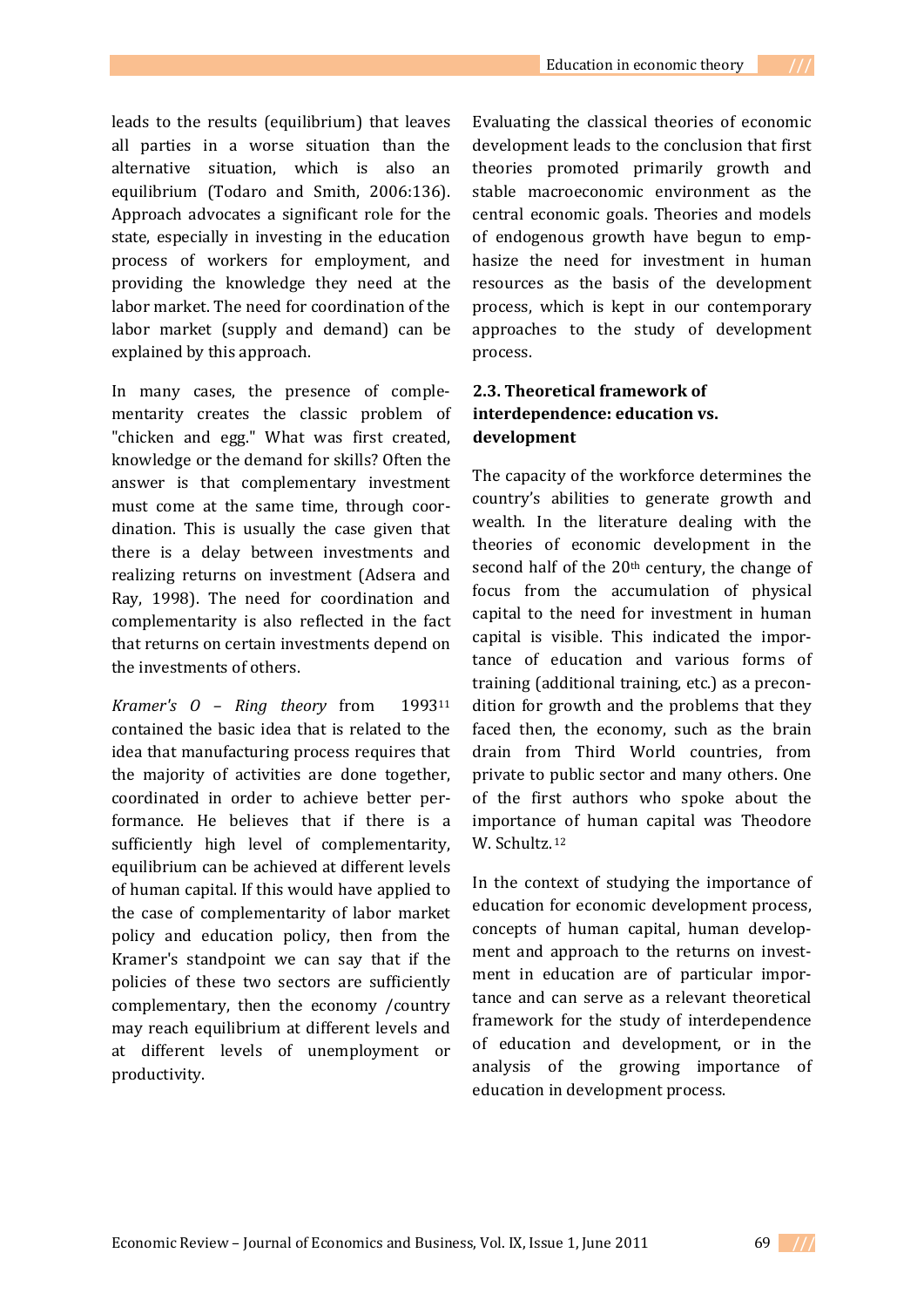### **2.3.1. Human capital**

Human capital is a term that represents the stocks of skills, knowledge, skills and other characteristics that can be used to increase productivity and are part of the workforce and are relevant for economic activity. In other words, human capital represents the efficiency of the unit involved (approximately) in working hours. Given the impact of education, competences, skills and productivity, we assume that individuals will invest in educa‐ tion in the same way that companies invest in their own physical capital (Acemoglu, 2009:85).

The concepts of human capital and investments in education are more than four decades old. In addition to Schultz, other authors such as Becker, Hansen, Mincer, Blauga and others made they mark in this field. The emergence of the theory of human capital was a turning point in researching the importance of education in real economy. However, with works of Amartya Sen, the importance of education as a component of human development was emphasized in the context of production and social change.

Literature dealing with the theory of human capital can be divided into two groups, namely:

- 1. Literature concerned with measuring human capital and education using the cost approach. This approach has been used in the works by: T.W. Schultz (1961, 1974, and 1992); J.W. Kendrick (1965); R. Eisner (1988).
- 2. Literature concerned with measuring human capital and education using the revenue approach. This approach was dominant in the works of D.W. Jorgenson and B.M. Fraumeni (1989, 1991, 1992)

Authors Schultz (1992) and Danison (1962) have analyzed the education in the context of Solow's residuals, which was explained as a result of technological advancement, arguing that the inequality in the level of development can be seen from the aspect of human capital in the country. These authors have shown that education directly affects the growth of national income through increased know‐ ledge, skills and overall capacity of the workforce. Human capital according to Schultz is a good whose value depends on the five categories of investment in people:

- Health, including nutrition,
- Migration, which enhance employment opportunities,
- *On the job* training or training at work and
- Formal education and study program for adults.

Schultz (1961) believes that people are national wealth and that investment in human capital is the best explanation for the differ‐ rences in national outputs. As an argument for sustained and adequate investment in human capital, Schultz says the theory that human capital is wasted due to its overhang (e.g. unemployment). Unemployment among other things happens because of mismatches between supply and demand for labor, which was previously explained through the Coordination failures approach which in this case appears due to lack of coordination between labor market and education policy.

On the other hand, in the works of Becker and Mincer (1974), human capital is analyzed in terms of contributions of education in increase of revenue i.e. increase of oppor‐ tunities for private gain. Arrow (1962) in his well‐known model of *learning by doing*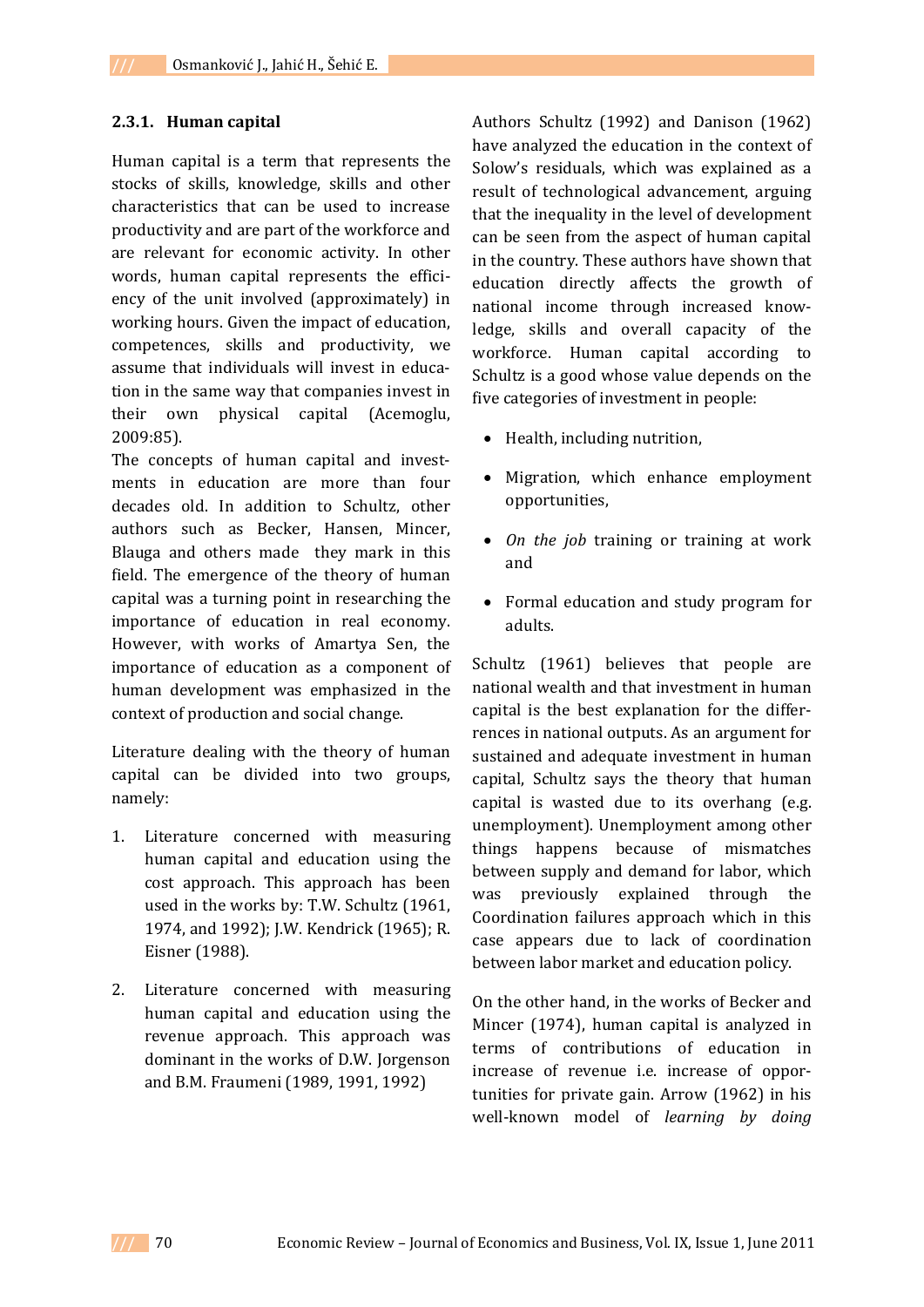presents the hypothesis that in the emerging industries, the profitability of any enterprise depends on the accumulated experience in the industry. Such spillover or overflow would mean that market forces will lead to optimal investment.13 Otherwise, most authors in analysis of the relationship between education and development assume that knowledge is a public good with a large number of important externalities.

While in the Solow model of economic growth technological progress was a source of growth, Lucas indicated that the alternative source of growth is the accumulation of human capital (Lucas, 1988). The two main sources of accumulation of human capital in Lucas's approach are: education and learning by doing.14 Lucas also stressed the importance of externalities and their significance in education.

The contribution of Nelson and Phelps (1966) to the theory of human capital is reflected in the conclusions that growth is driven by stocks of human capital and that influences the country's ability to innovate and catch up with developed countries. Differences in growth rates were primarily the result of differences in the stock of human capital and the ability of countries to generate technological progress (Aghion and Howitt, 1998:327). They also believe that education helps people understand new products and ideas that are somewhere discovered and presented. In this way, investment in education is gaining importance.

According to Aghion and Howitt (1998), Pack (1994) attempts to identify international sources of differences in productivity. In the analysis, level of education has been identified as one of the most important sources. However, if new knowledge from abroad has been issued or if the productivity of domestic‐

based R D has not increased significantly, the returns to education would be lower. Indeed, the external effects of higher levels of education as stated by Lucas (1988) occur when new technologies have been rapidly introduced. So, the need for additional training of skilled labor exists.

Many countries have recognized the importance of investment in human capital, particularly in education. According to Becker, investments in education may be as follows (Becker, 1962:10‐11. and 25‐27):

- On the job education is a process that increases productivity in the future. It differs from education in schools because it represents an investment in the business and not an institution that specializes in the study.
- Schooling is a process involving a school as an institution that specializes in producing training. Some knowledge may better be adopted if parallel practical training exists, while some other requires even longer specialization.
- Other kinds of knowledge about the economic and social systems and different social arrangements can significantly affect the growth of real income.

The key disadvantage of the Theory of human capital is ignoring the need for empowering people, especially their participation in the development process. Empowering people through the income, education and health were not analyzed in the Theory of human capital, but later became a part of Sen's approach to human development that is presented in the following chapter.

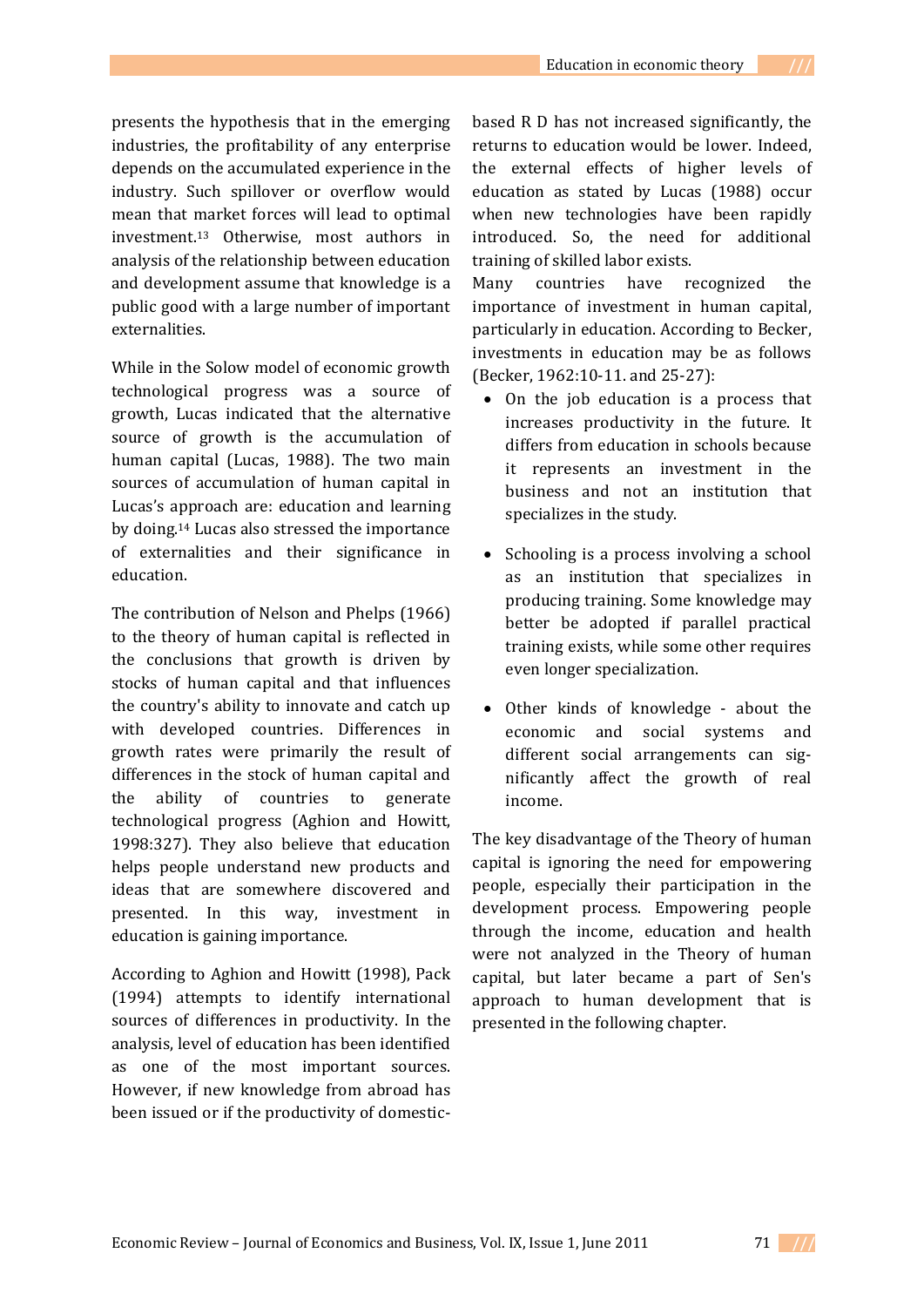### **2.3.2. Human development**

The founder of the theory of human development is considered to be Amartya Sen<sup>15</sup> who, along with Magbul-ul-Haq made a significant contribution to the popularity of approach to human development, the de‐ velopment of the Human Development Index, which is annually published in Human Development Reports, and generally the popularization of the United Nations Deve‐ lopment Program. The core components of human development are defined by the following: equity, sustainability, productivity, empowerment, and multiculturalism. The theory of human development is trying to create a model of optimal combinations of human, institutional, and social capital in order to create the greatest possible benefits for the individual, the welfare state as Sen calls it.

This theory is not only economic theory; it requires an interdisciplinary approach from the standpoint of health, environment, gender issues, social justice, sustainability, etc. The theory of human development is a holistic and puts in the center all aspects of the development process. To measure the levels of human development, taking into account that the concept in the last decade of the twentieth century gained in importance, four indices of development developed, namely:

- 1. Human Development Index16,
- 2. Inequality adjusted Human Development Index,
- 3. Gender Inequality Index and
- 4. Multidimensional Poverty Index.



Figure 3: Relations between economic growth and human development

*Source: J. Osmanković & A. Nikolajev (2010) Humani razvoj, Ekonomski fakultet, Sarajevo, pg. 67.*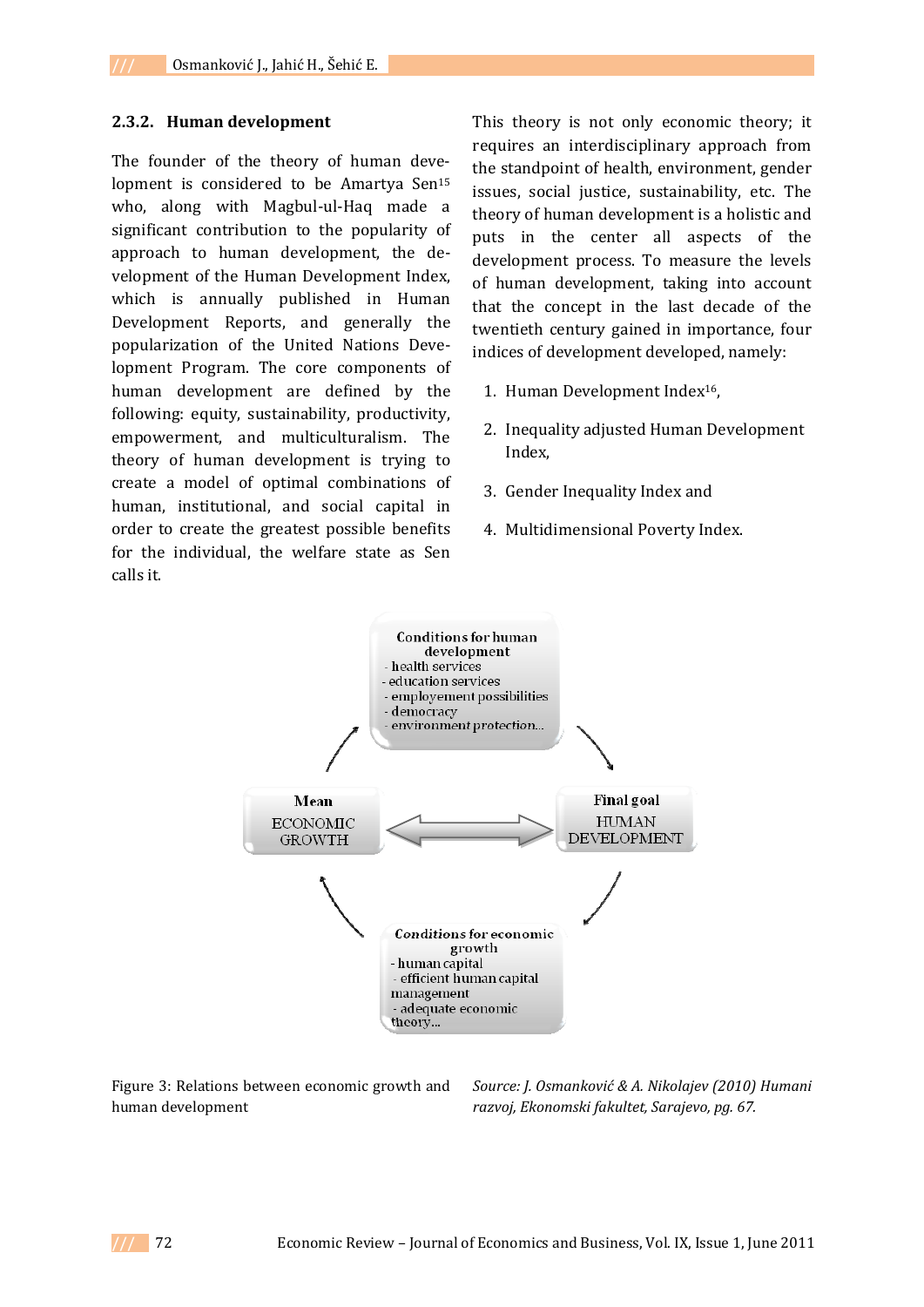Education Index makes a third of the human development index, which indicates the importance of education in the modern conception of development. Education index is calculated as follows:

## *Education index = 2 / 3 Adult literacy index + 1 / 3 gross index of school enrollment*

Table 1 presents a comparative analysis of the role and importance of people in the three major theoretical approaches in the study of economic development today.

refers to a large number of positive effects of the dissemination of knowledge on welfare, the overall economic situation, health, etc. The importance of education and educational policy is largely reflected in the fact that education forms the knowledge that is the base for the industrialization process, the introduction of new technologies, innovation, etc. As Romer said, knowledge‐based econo‐ my will create knowledge, but will also quickly and easily acquire new knowledge and products.The first empirical study on returns on investment in education was published in

|                    | <b>Economic</b><br>growth theory     | <b>Human capital theory</b>                                                                                                                       | <b>Human development</b><br>approach                                                                                                                        |
|--------------------|--------------------------------------|---------------------------------------------------------------------------------------------------------------------------------------------------|-------------------------------------------------------------------------------------------------------------------------------------------------------------|
| Role of people     | Production<br>factor                 | Production and development factor (<br>intellect, health, knowledge); labor is<br>in the centre of concept named<br>knowledge - based economy     | Real wealth of nation                                                                                                                                       |
| <b>Final goal</b>  | Improvement<br>of life<br>conditions | Increase of productivity and<br>sustainable economic growth as a<br>result of knowledge and education<br>process of the working age<br>population | Creating an environment<br>in which individuals can<br>develop their potential and<br>creativity to their own<br>interests and needs,<br>increasing choices |
| <b>Measurement</b> | GDP growth                           | Returns on investment and efficiency<br>of investment                                                                                             | HDI, IHDI, MPI, GEM                                                                                                                                         |

Table 1: Overview of major theoretical approaches to development

On the basis of the table above we can see how the role of people (human capital) has evolved in theoretical approaches and also how the ways of measurement in various approaches have changed.

## **2.4. Investment in education: costs, benefits and returns on investment**

Education is not a public good (by Stiglitz's definition) but there are spillover effects that bring benefits across society. Externalities of education are high, yet hard to measure. In contemporary theory, in addition to the term knowledge economy, the term *knowledge capitalism* is very often mentioned. The term

1973. A subsequent study in 1981 by the same author was supplemented with the analysis of additional thirteen countries.17 According to Psacharopoulos (1981), literature that deals with the analysis of return on investment in education can be divided into two waves:

- The first wave: The analysis that began with T.W. Schultz, G.S. Becker during the 1950s and continues to this day. It is more descriptive in character.
- Second Wave: The Analysis based on quantification and measurement of the returns on investments and increased revenues and earnings due to additional

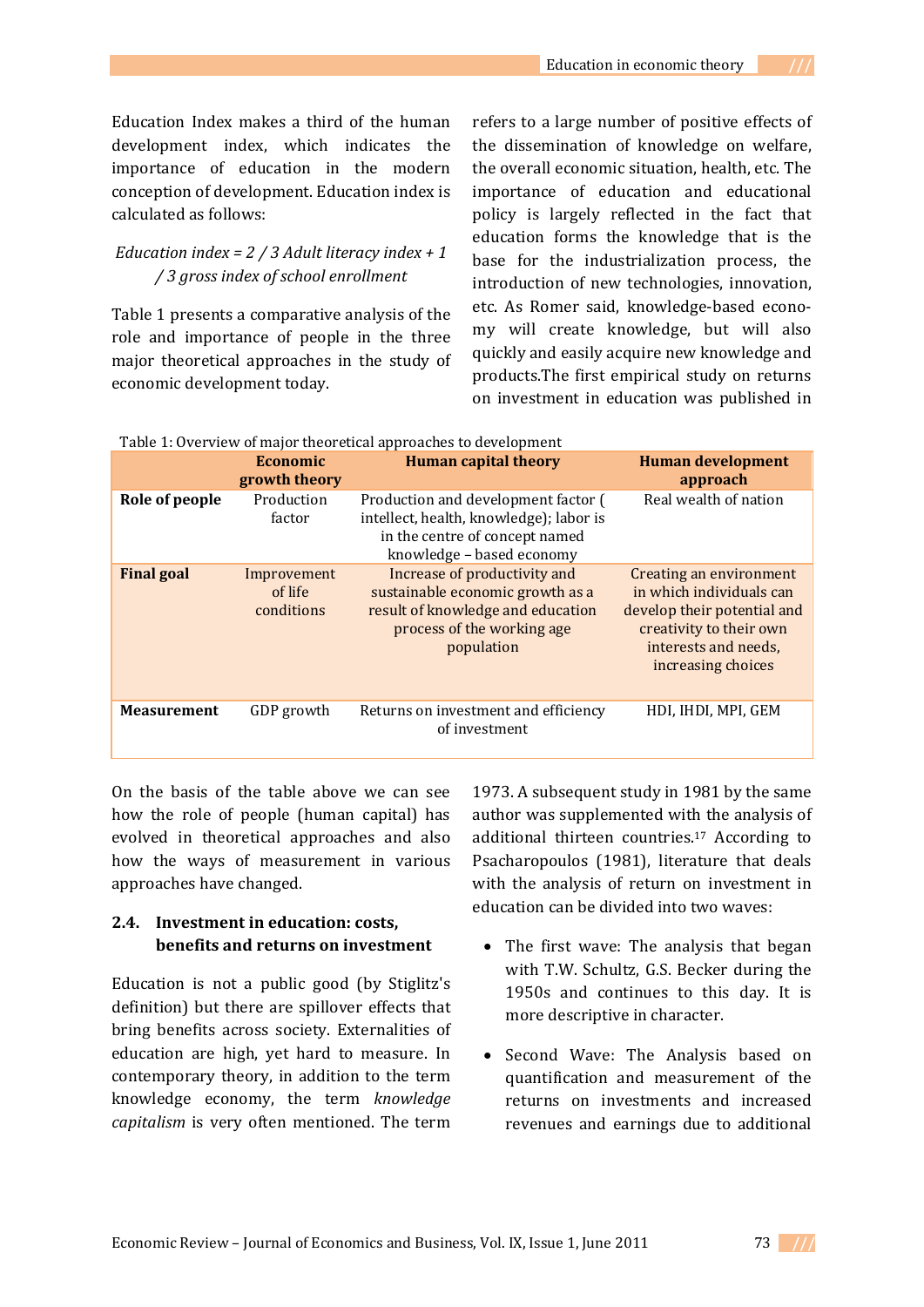investment in education. The turning point occurred in the early 1970s Mincer's book published by NBER (1973).

Investment in education, like any other investment, carries certain benefits and costs. It is important to use an adequate way to approach the analysis of benefits and costs of education.

important elements are presented in the following figure. According to the OECD, increasing years of schooling does not mean by default an increase in the CSA or in health. It depends on the quality of education, schools, working methods, usefulness of acquired knowledge and skills, etc. We can say with certainty that with the inclusion of social capital, education receives the right com‐

|                 | <b>INDIVIDUALS</b>                                                                                                                                                              | <b>SOCIETY</b>                                                                                                                                                                                                                                                              |  |
|-----------------|---------------------------------------------------------------------------------------------------------------------------------------------------------------------------------|-----------------------------------------------------------------------------------------------------------------------------------------------------------------------------------------------------------------------------------------------------------------------------|--|
|                 | Direct costs<br>(including tuition fees)                                                                                                                                        | Public subventions                                                                                                                                                                                                                                                          |  |
| <b>COSTS</b>    | <b>Lost production</b><br>(lost revenue or other production)                                                                                                                    | Spillover effects in work force productivity<br>(when education of one person increases<br>work productivity of work colleagues)                                                                                                                                            |  |
| <b>BENEFITS</b> | Increased market productivity<br>(see revenues or other forms of work<br>outputs)                                                                                               | Increased technological possibilities<br>(adaptation or design and application of<br>new knowledge in science, medicine,<br>industry, new discoveries, etc.)                                                                                                                |  |
|                 | <u>Private non – market effects</u><br>(better personal health, increased<br>capacity for enjoyment, relaxation,<br>increased efficiency at work and other<br>personal choices) | market<br>Non<br>effects<br>for<br>community/society<br>(greater social equity, more cohesion<br>within society, a stronger sense of<br>nationhood, lower population growth,<br>reduced environmental stress, reduced risk<br>of infectious diseases, reducing crime rates) |  |

Table 2: Costs and benefits of education for individuals and society

*Note: The dashed lines show that the identified categories of benefits are difficult to separate.*

*Source: A. Mingat and J. P.Tan (1996) The full social returns to education: estimates based on countries' economic growth performance, pg. 7.*

Regardless of whether the costs or benefits are analyzed, both concepts can be seen from the aspect of an individual aspect of society. Table 2 presents the costs and benefits to both aspects, as well as their mutual relationship.

Approach of the OECD is based on the social outcomes of investment in education through health and civic and social engagement. The basics of this approach and the most

ponent. This primarily refers to the absence of positive spillovers of knowledge from the education process due to the undeveloped social capital. Analyses of the OECD are particularly significant for the analysis of the social importance of education, or social returns on investment in education.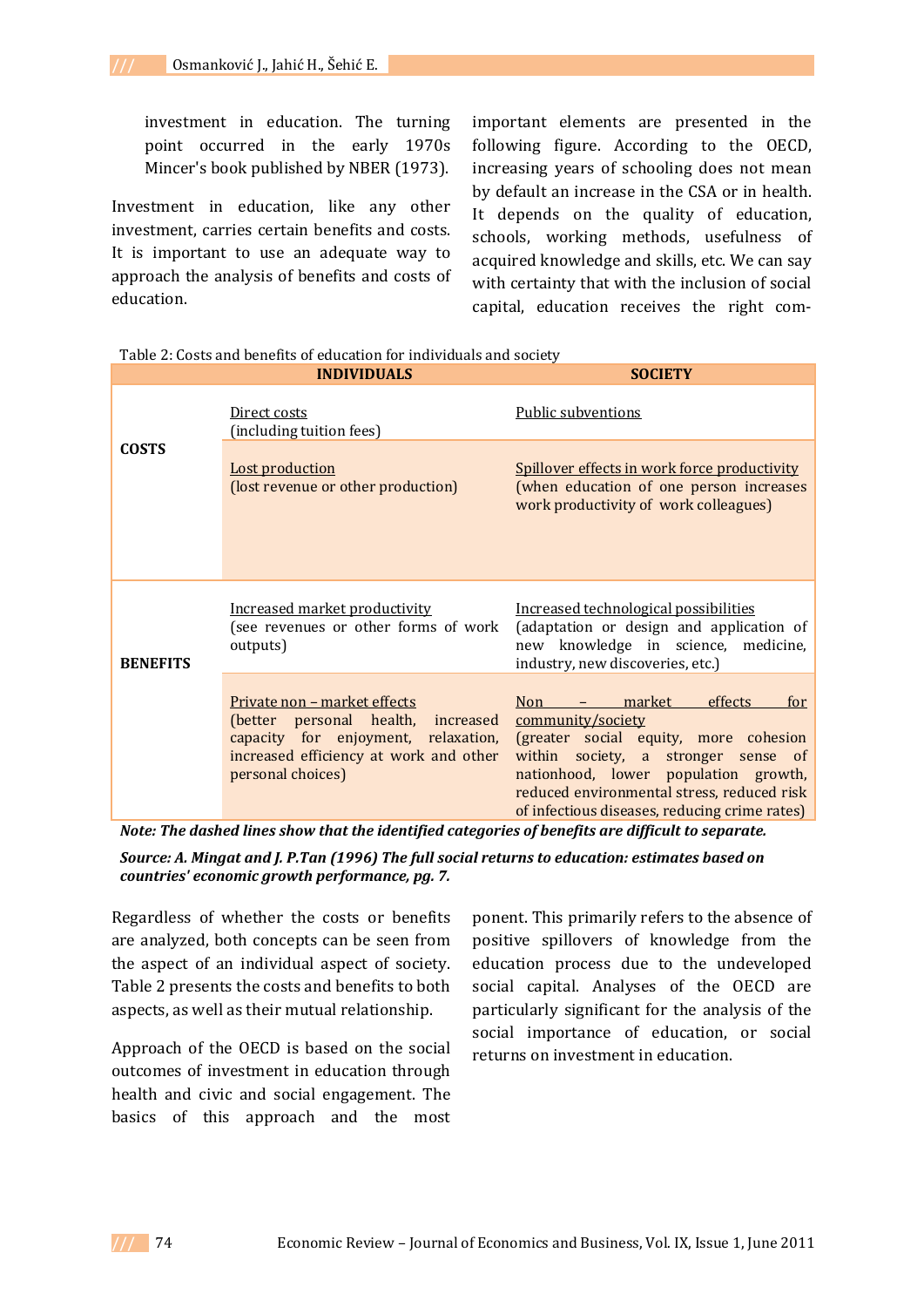#### **HEALTH**

- •Indirect effects of education on health, such as those by income.
- •Direct effects through changes in individual competence and ability, changes in risk behaviors and self-esteem.
- •Intergenerational effects, where educated parents affect the health of their children.

#### CIVIL AND SOCIAL ENGAGEMENT (CSA)

- Knowledge and experience that people have shaped their civil and social engagement.
- •Through education competencies are developed that can be applied.
- •Develop behaviors, beliefs and motivations that stimulate civic and social engagement.
- •Improving the social status of the civil and social engagement.

Figure 4: Social outcomes of education

*Source: OECD (2007) Understanding the Social Outcomes of Learning, pg. 1720.*

The following are considered to be the most important benefits of education: growth of individual incomes, equality in income distribution (eliminating inequality) and a positive effect on economic growth. Quality and relevance of knowledge acquired in the educational process are questionable in developing countries.

## **3. CONCLUSION**

Since the onset of a period of emergence of first theoretical approaches to economic deve‐ lopment today, comprehension and under‐ standing of development and the factors that lead to successful development process have changed. In line with these changes, the role of education in the development process has changed and grown in importance.

Education gets a special significance in the development process in the works of authors who have promoted the endogenous growth theory and later human capital theory and approach to human development. However, evolution of theories of development has led to a logical phenomenon where each sub‐ sequent theory and model in a certain way is upgrading the previous one. Today, there are the few economists who strictly kept the basic approach of the 1950s or the endogenous growth approach, but they already advocate in their works a combination of both appro‐ aches.

Unlike in previous theories of economic development, education is today considered a key factor of the entire development process. Some issues related to relationship development and education can found (partly) their theoretical foundation in the earlier theories such as:

- the issues of quality and relevance of today's education in International‐ dependence revolution theory,
- the issues of spillovers and distribution of knowledge in Romer's growth model,
- the issues of relationship of labor market and education in Coordination failures approach and O – Ring Theory,
- the issues of human development and education foundation in Sen's approach based on capabilities,

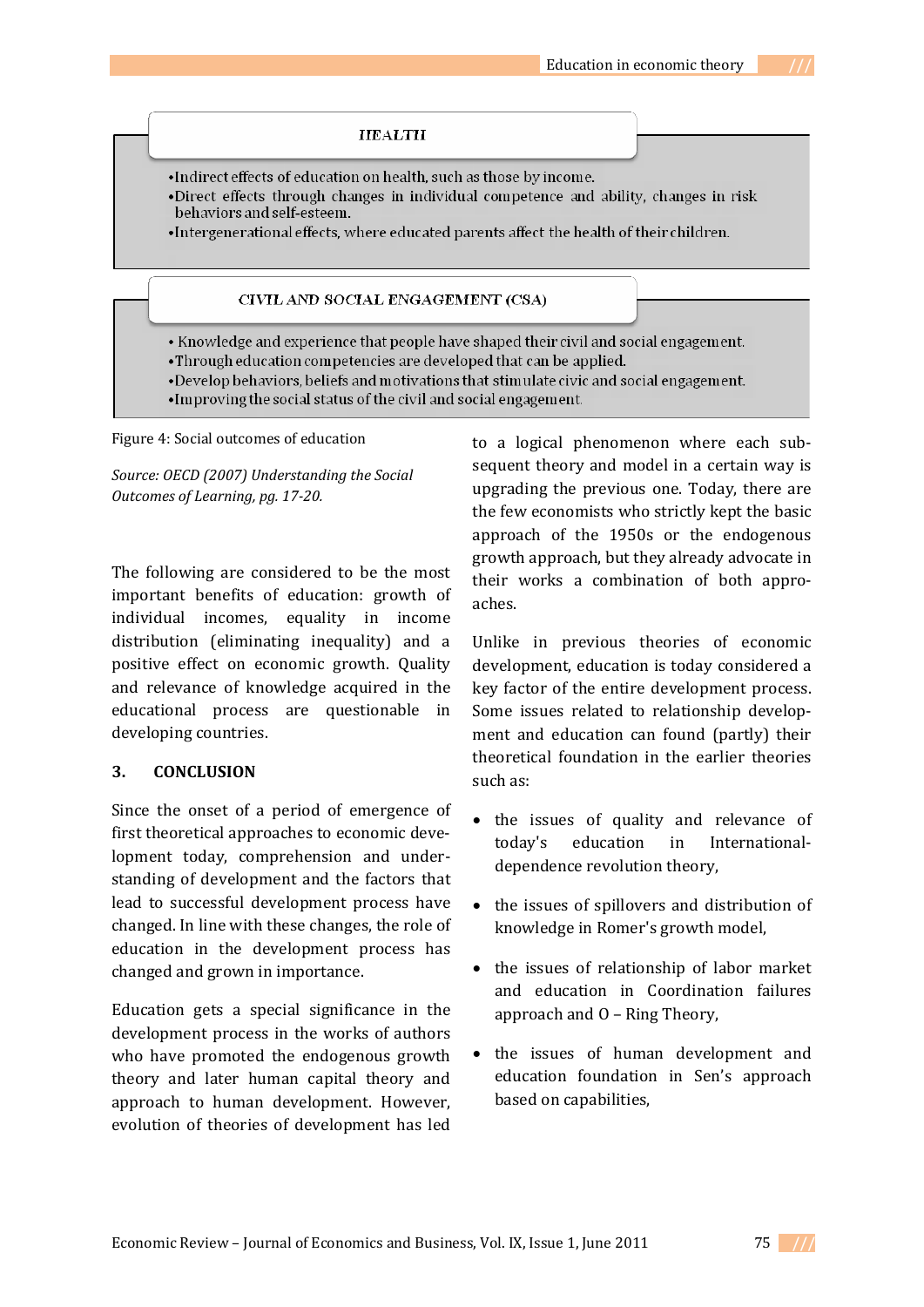- the issues of investment in human capital in the work of Becker, Schultz and Arrow, and
- the issue of brain drain in  $0$  Ring theory.

The evolution of theoretical approaches to economic development has now reached the levels where education is considered a key factor of the development process and the process of competitiveness in the inter‐ national market as well as the element upon which many countries have built their competitive advantage and develop national development strategies. The role and importance of education in economic theory is necessary to understand in order to approach the education as a factor of economic development.

## **LITERATURE**

### **Books**

- 1. Aghion, P., Howitt, P. (1998) *Endogenous Growth Theory*, MIT Press, Cambridge.
- 2. Barro, J.R., Martin–i–Sala X. (2004) *Economic growth*, Second edition, MIT Press, Cambridge.
- 3. McMahon, W.W. (2002) *Education and development, Measuring the Social Benefits*, Oxford University Press, Oxford.
- 4. Mincer, J. (1974) *Schooling, Experience and Earnings,* NBER Press, New York.
- 5. Osmanković, J., Nikolajev, A. (2010) *Humani razvoj*, Ekonomski fakultet u Sarajevu, Sarajevo.
- 6. Samuelson, P., Nordhaus, W.D. (2007) *Ekonomija*, Mate, str. 555–598, Chapters 27 and 28, Zagreb.
- 7. Sen, K.A. (1999) *Development as freedom*, Oxford University Press, Oxford.

8. Todaro, M., Smith, S. (2006) *Ekonomski razvoj*, deveto izdanje, Šahinpašić, Sarajevo.

### **Articles**

- 1. Acemoglu, D. (1997) Training and Innovation in an Imperfect Labour Market, *The Review of Economic Studies*, 64(3), pp. 445–464.
- 2. Adsera, A. and Ray, D. (1998) History and Coordination Failure, *Journal of Economic Growth*, 3, pp. 267–276.
- 3. Arrow, K. (1962) Economic Welfare and the Allocation of Resources for Invention, NBER u *The Rate and Direction of Inventive Activity: Econonomic and Social Factors*, NBER, pg. 609 – 626. [online], available on: http://www.nber.org/chapters/c2144.pdf [accessed: september ‐ october 2010.]
- 4. Becker, G.S. (1962) Investment in human capital: A Theoretical Analysis, *Journal of Political Economy*, 70 (no. 5, part 2), pp. 9– 49.
- 5. Boyd, D. (2007*)* W. Arthur Lewis's Theory of Economic Growth: a Review with 50 years of Foresight*,* University of East London [online], available on: http://new.ccmfuwi.org/files/publications /misc/derick\_boyd/TheoryofEconomicGro wth.pdf [accessed: april - may 2010.]
- 6. Denison, E. (1962) The Sources of Economic Growth in United States and the Alternatives before Us, Commitee for Economic Development, pp. 156–157.
- 7. Enke, S. (1962) Economic Development with Unlimited and Limited Supplies of Labour, *Oxford Economic Papers*, New Series 14 (2), pp. 158–172.
- 8. Herath, D. (2008) Development Discourse of the Globalist and Dependency Theorists: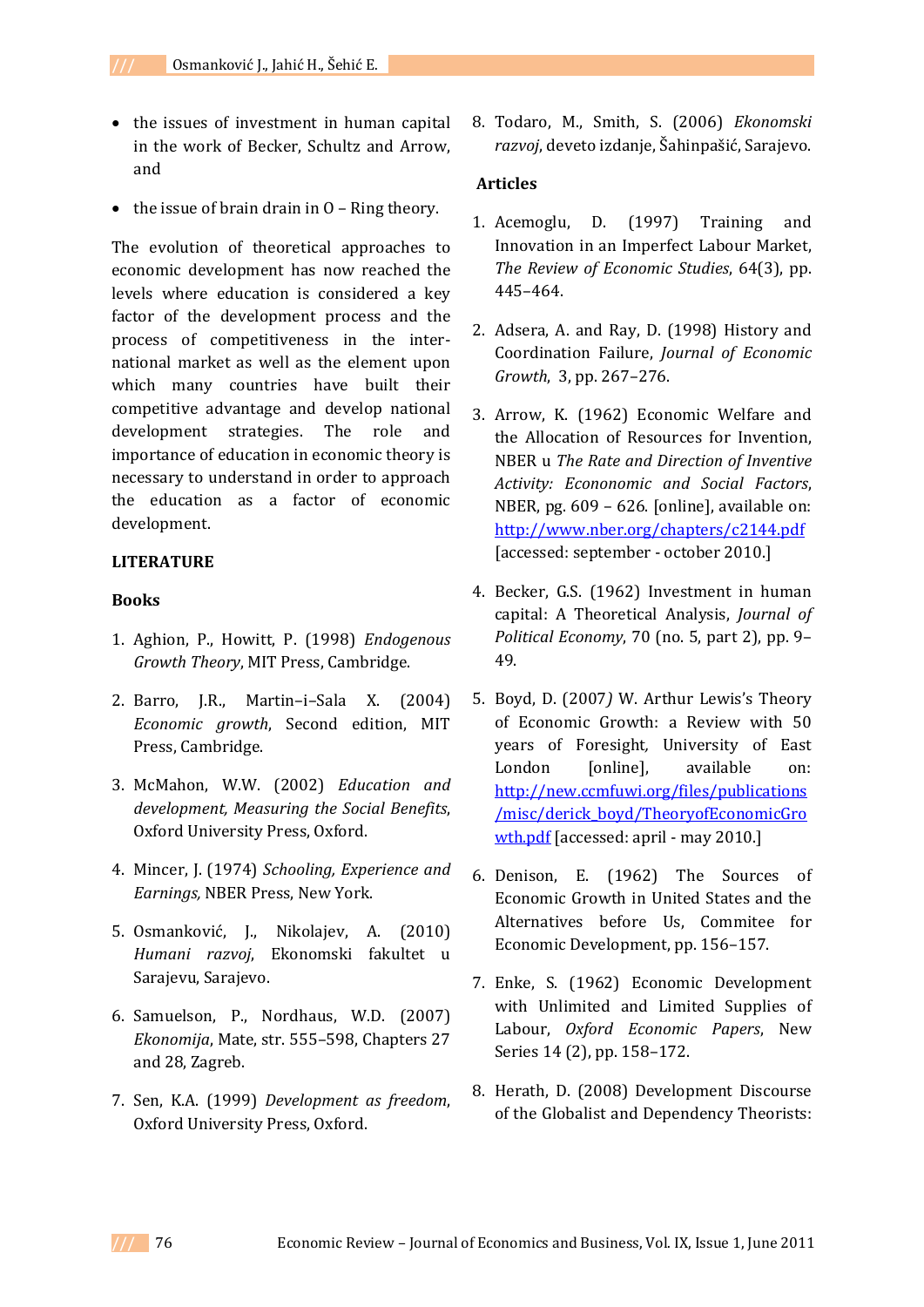do the globalization theorists rephrase and reword the central concepts of the dependency school?, *Third World Quarterly*, 29 (4), pp. 819–834.

- 9. Hoff, K., Stiglitz, J. (n.d.) Modern Economic Theory and Development [online], available on: http://siteresources.worldbank.org/DEC/ Resources/hoff‐stiglitz‐ frontiersofdevec.pdf [accessed: april ‐ may 2010.]
- 10. Jorgenson, D., Fraumeni, B. (1989) The Accumulation of Human and Nonhuman Capital, poglavlja u: *The Measurement of Saving, Investment, and Wealth*, NBER, pp. 227–286.
- 11. Jorgenson, D., Fraumeni, B. (1991) The Output of the Education Sector, *Harvard Institute of Economic Research Working Papers* 1543.
- 12. Jorgenson, D., Fraumeni, B. (1992) The Output of the Education Sector, Chapters in: *Output Measurement in the Service Sectors*, NBER, pp. 303–341.
- 13. Kramer, M. (1993) The O‐Ring Theory of Economic Development, *The Quarterly Journal of Economics*, 108 (3), pp. 551– 575.
- 14. Lucas, R. (1988) On the mechanics of economic development, *Journal of Monetary Economics*, 22 (1), pp. 3–42.
- 15. Mankiw, N.G., Romer, D., Weil, N.D. (1992) A Contribution to the Empirics of Economic Growth, *The Quarterly Journal of Economics*, 107 (2), pp. 407–437.
- 16. Mingat, A., Tan. J.P. (1996) The full social returns to education: estimates based on countries' economic growth performance, World Bank.
- 17. Nelson, R.R., Phelps, S.E. (1966*)* Invest‐ ment in Humans, Technological Diffusion and Economic Growth, *American Economic Review Proceedings*, LVI, pp. 69–75.
- 18. Nerlove, M. (1999) Transforming economics: Theodore W. Schultz, *1902–1998, In memoriam*, *The Economic Journal*, 109, pp. 726–748.
- 19. Pack, H. (1994) Endogenous Growth Tehory: Intellectual Appeal and Empirical Shortcomings, *The Journal of Economic Perspectives*. 8 (1), pp. 55–72.
- 20. Psacharopoulos, G. (1973) Returns to education: An International Comparison, Jossey – Bass, Elsevier, Amsterdam.
- 21. Psacharopoulos, G. (1981) Returns to Education: An Updated International Comparison, *Comparative Education*, 17 (3), pp. 321–341.
- 22. Romer, M.P. (1986) Increasing Returns and Long – Run Growth, *The Journal of Political Economy*, 94 (5), pp. 1002–1037.
- 23. Romer, M.P. (1990) Endogenous Techno‐ logical Change, *The Journal of Political Economy,* 98 (2), pp. 71–102.
- 24. Romer, M.P. (1994) The Oirgins of Endo‐ genous Growth, *Journal of Economic Perspectives*, 8 (1), pp. 3–22.
- 25. Schultz, T. (1992) The Role of Education and Human Capital in Economic Deve‐ lopment: An Empirical Assessment, Conference: Economic Growth in the World Economy. The Kiel Institute for World Economics, february 1992.
- 26. Schultz, T.W. (1961) Investment in human capital, *American Economic Review*, 1 (2), pp. 1‐17.